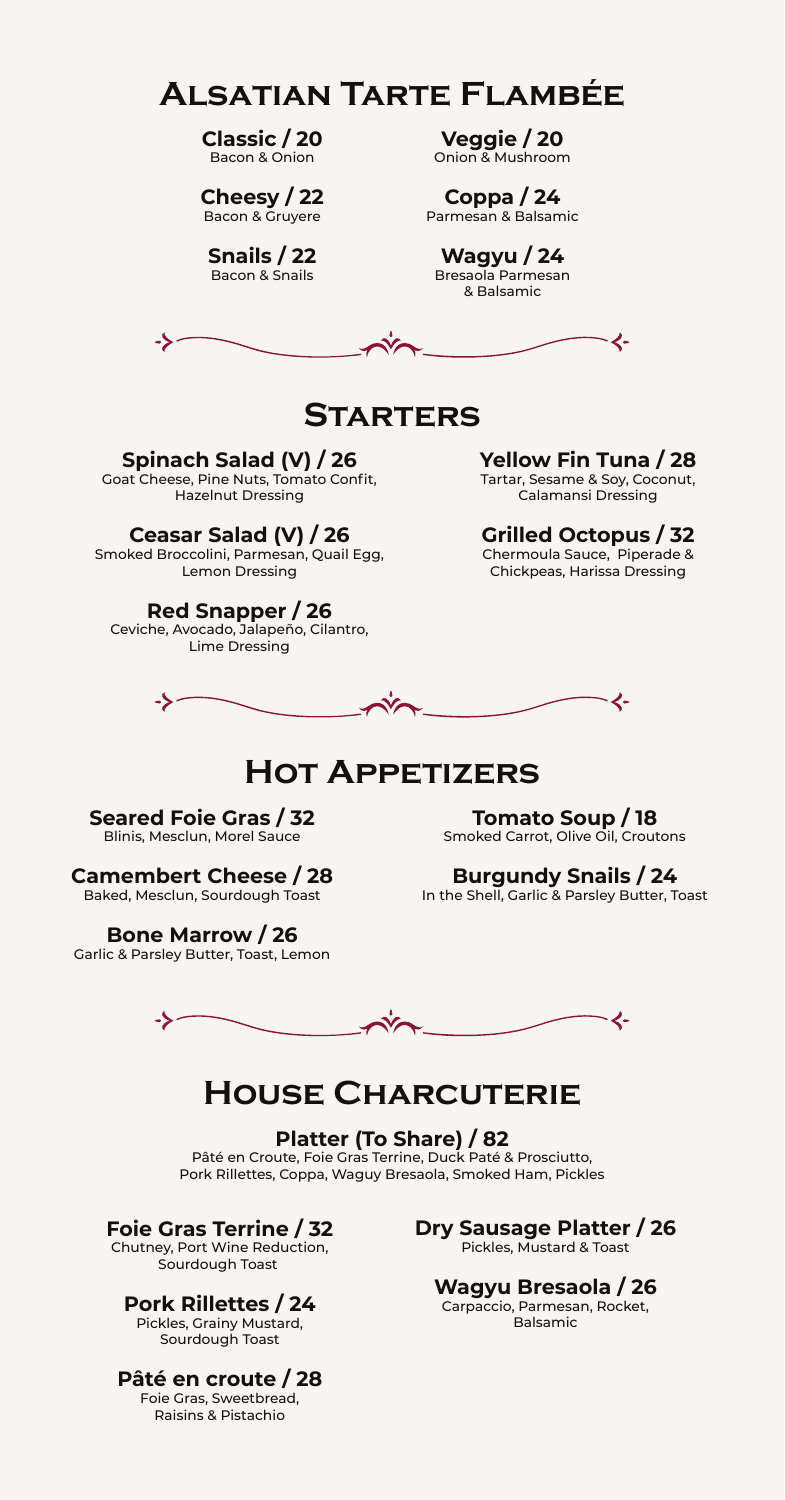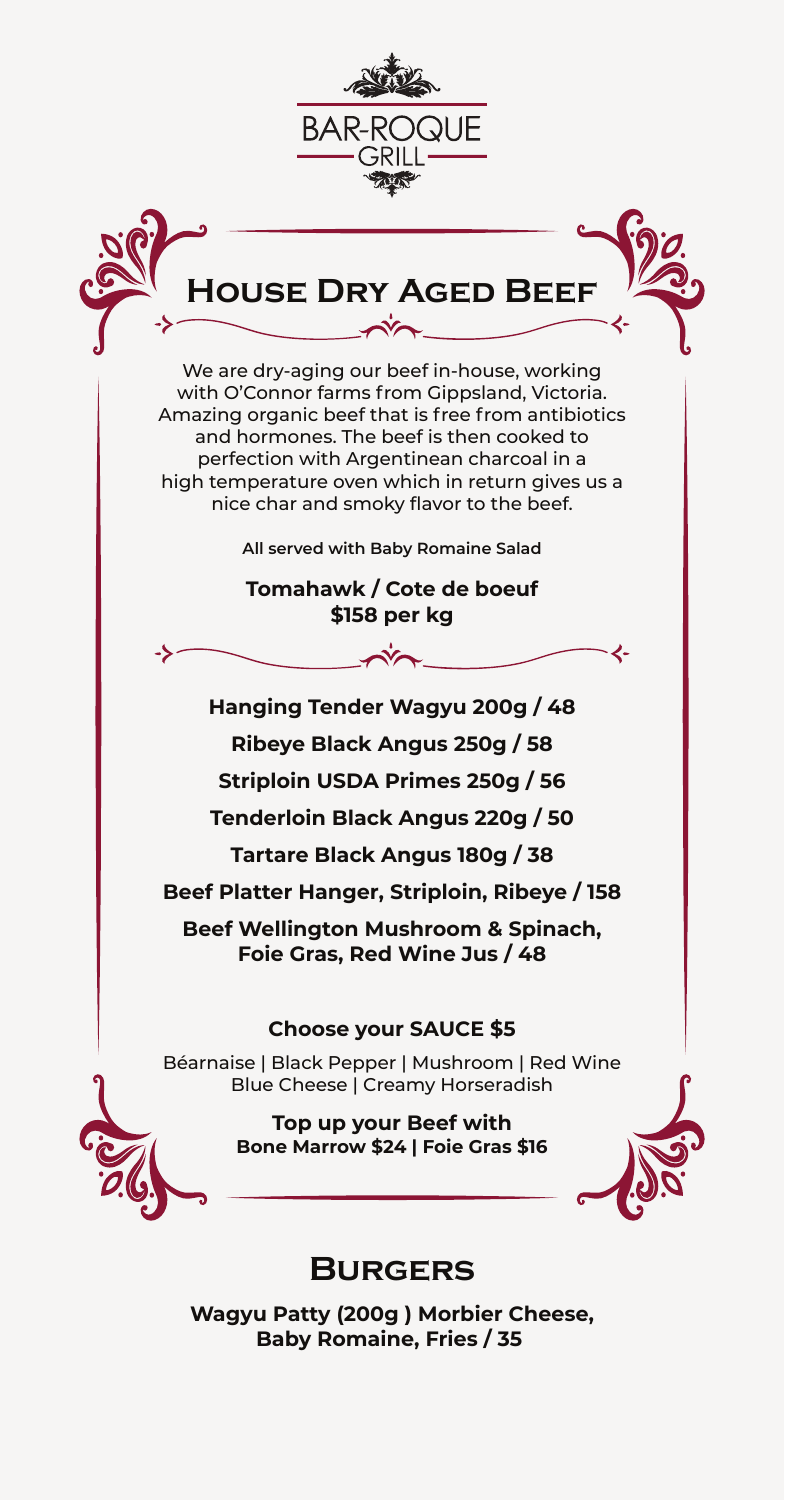

# **Poultry, Lamb & Pork**

## **Roasted Chicken / 42**

Half, Mashed Potatoes, Mushroom & Spinach, Morel Sauce

**Lamb Couscous / 42** Merguez, Semolina, Braised Vegetables & Harissa

## **Alsatian Choucroute / 40**

Sausages, Smoked Pork, House Sauerkraut



# **Pasta & Seafood**

**Raviole Royan (V) / 36** Mushroom, Gruyere & Garlic & Herbs Cream

**Tigers Prawns / 38** Tagliatelle, Basil, Garlic, Spicy Tomato Sauce

**Tuna Steak Miso / 40** Broccolini, Carrot, Shitake & Tomato Confit, Lemon

**Seabass / 44** "Paella", Prawns, Spinach, Chorizo, Peas, Smoked Paprika



## **Side Dishes**

**French Fries / 12 House Sauerkraut / 14 Mesclun & Balsamic dressing / 14 Raviole "Royan" / 16 Broccolini "Ceasar" Salad / 16 Smoked Broccoli & Garlic / 16 Gratin Dauphinois / 18 Sauteed Mushroom & Spinach / 18 Roasted Brussel Sprout & Bacon / 18**

**Truffle Mashed Potato / 18**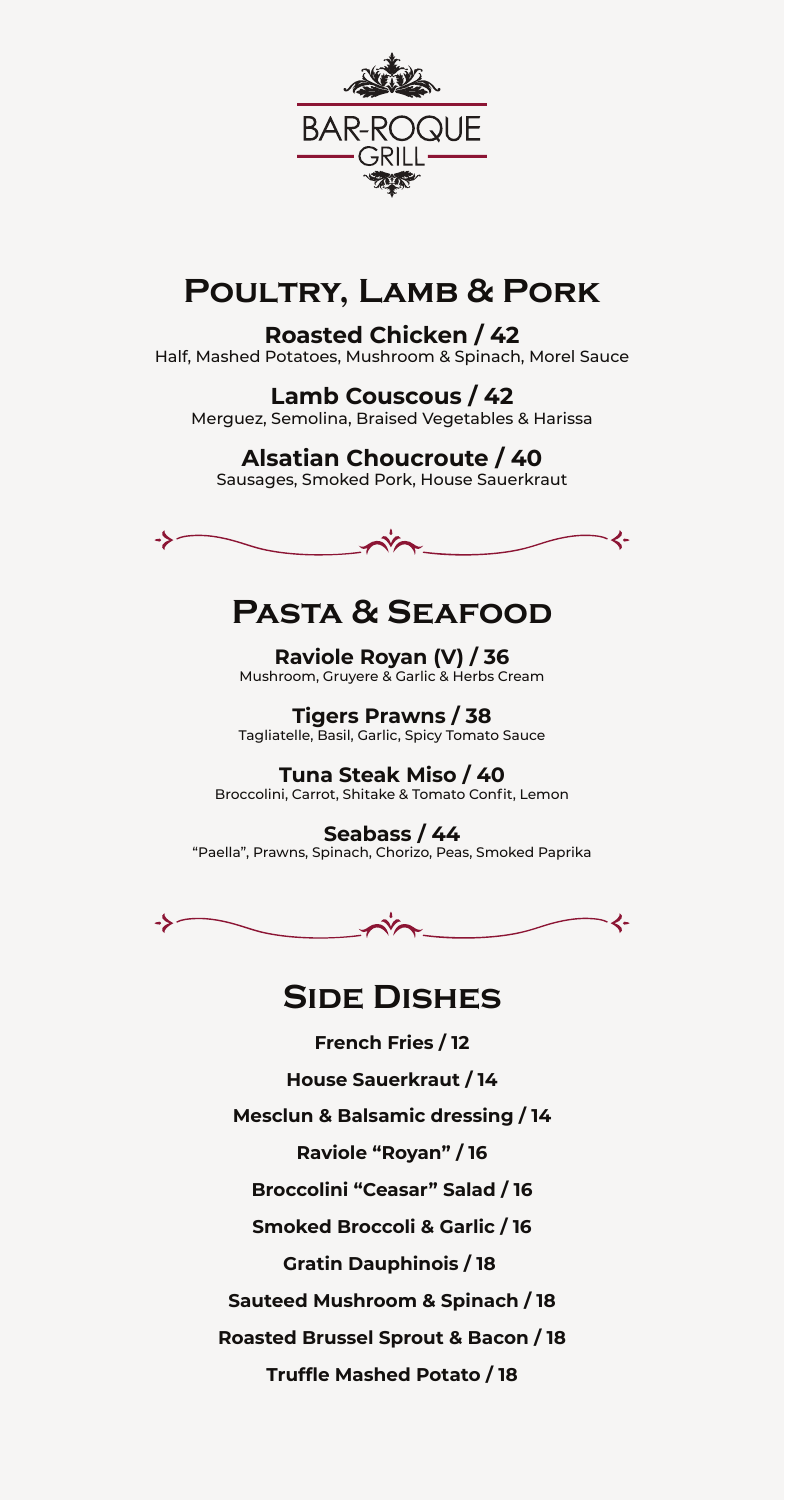

# **Cheese**

## **Selection of House Matured Cheese served with Chutney and Crackers / 28**



## **Desserts**

**Crème Brûlée / 15** White Chocolate, Passion Fruit & Vanilla

**Black Forest / 16** Chocolate Sponge, Chantilly, Cherry Sorbet

**Apple Tarte Tatin / 16** Almond Crumble, Vanilla Ice Cream

**Eton Mess / 16** Raspberry & Mango Sorbet, Meringue & Mix Berries

> **Chocolate Fondant / 18** Hazelnut Praline, Pistachio Ice Cream

**Mini Madeleine / 18** Freshly Baked, served with Nutella Dipping



# **Premium Ice Cream & Sorbet**

## **6 / per scoop**

Vanilla / Pistachio / Rum Raisin / Mango / Raspberry / Cherry